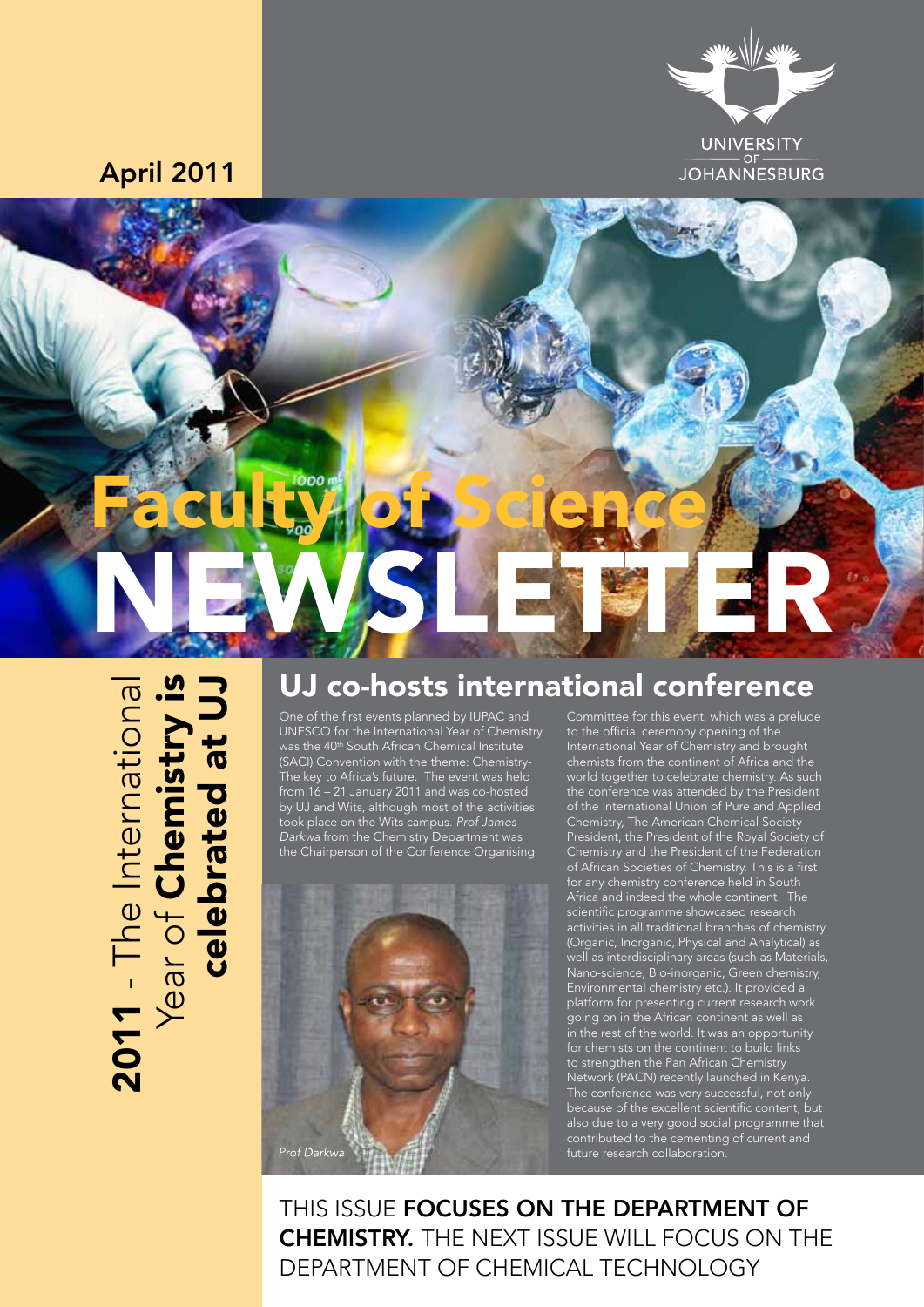## the possibility of attaching<br>carbohydrate residues to<br>their selective uptake by<br>their selective uptake by

#### In the Department of Chemistry

The main research thrust in the Department of Chemistry at the University of Johannesburg is in the area of catalysis. All the research staff, with the exception of the Analytical Chemistry group, are involved in research into various aspects of this study field. In addition to this focus area all researchers also have other areas of expertise which they are actively building, ensuring a vibrant and dynamic environment in the Department. The industrial focus of various projects has ensured excellent cooperation with industrial partners as well as the creation of a Centre of Excellence in Catalysis by the University Research Committee, which is funded by the University.

The research group of Prof Bradley Williams has two main fields of interest. The first deals with physiologically active medicinal compounds, mainly potentially anti-cancer and antiviral materials. The anti-cancer compounds are porphyrin derivatives, which are more water-soluble than their nonfunctionalised counterparts, allowing solubility tuning and

carbohydrate residues to porphyrazines that will enhance their selective uptake by energy-hungry tumour tissues. The anti-viral products are carbohydrate-derived small carbocyclic rings that retain the chirality and much of the functionality of the parent carbohydrate. This allows manipulation of the ring to render it amenable to use as an anti-viral agent. This work relies on a SmI2-mediated radical cyclisation as a key step in the synthetic protocol. The second field of interest is industrially relevant chemistry. This project is funded by industry and government partners, and focuses on industrially relevant, economically important processes. The approach is to investigate the use of polar ligands for use in homogeneous transition metal-promoted reactions. Ligands play a crucial role in the successful outcome of these reactions (e.g. hydroformylation), and the work has neatly demonstrated that polar ligands suitable for use in biphasic media can be used in such reactions. This enables a rapid recycle of the ligand/catalyst system by simple phase separation. Another aspect to this research revolves around metal triflate Lewis acid catalysis, in which metal triflates are used as highly active recyclable

entities. This work investigates reactions and products of interest to the commodities chemistry and fine chemistry sectors. Funding for this project is obtained from Sasol, Mintek, THRIP and the NRF.

#### The Carbohydrate and Medicinal Chemistry research group of Dr Henok Kinfe

focuses on the discovery and development of new compounds which can be used as anti-infective agents of the neglected diseases (TB, Malaria and HIV/AIDS). The research program is divided into three broad areas:

- 1. Reaction methodology development towards the synthesis of biologically active compounds
- 2. Synthesis of medicinally important carbohydrate based compounds
- 3. Synthesis and characterization of metal complexes and nanoparticles as antiinfective agents

Carbohydrates are the most prominently exposed class of molecules that decorate the surfaces of all living cells. These carbohydrates having flexible chains and many potential binding sites are involved in intercellular communications of biological systems such as cell-cell recognition. Such interactions play important roles in

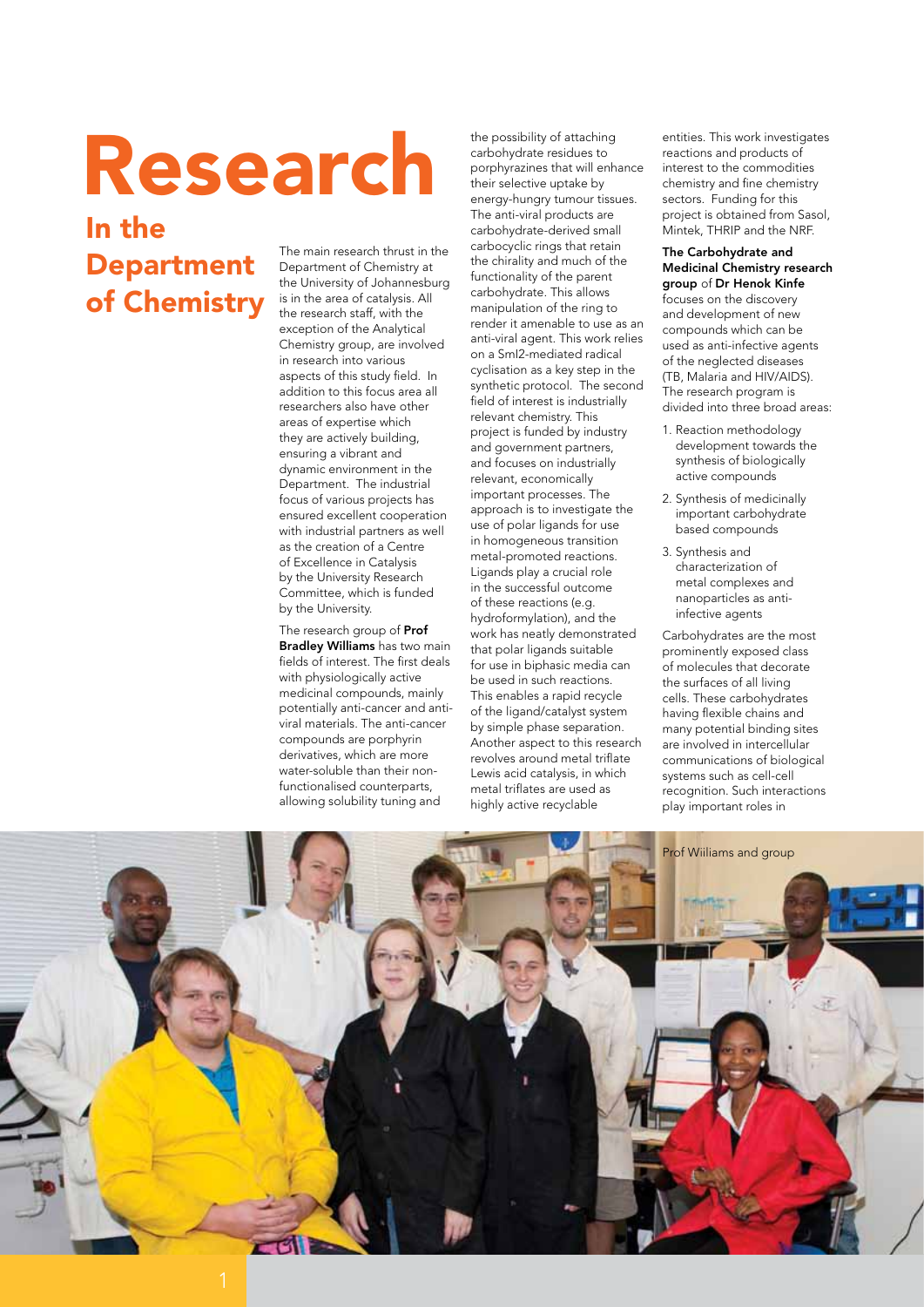

biological processes such as fertilization, embryogenesis, immune responses, nervous system development, hormone activities, maintenance and pathogenesis of tissues, viral and bacterial infections and cancer metastasis. If success in the utilization of the potential of carbohydrates in the biological systems is to be achieved, the issue of ease of obtaining the building blocks, development of new reaction methodologies and synthetic strategies have to be addressed. Even though a number of methodologies are reported in the literature, the subject still remains challenging as more and more new functions and needs for carbohydrates emerge from time to time. In line with the worldwide drive towards greener chemistry one of

the areas the group focuses on is the development of catalytic and environmentally friendly reaction protocols for the transformation of glycals and 1,2-cyclopropanated sugars into useful derivatives. Glycals are C1-2 unsaturated sugar derivatives which have found wide application as building blocks in the synthesis of complex carbohydrate compounds. The research group has developed a number of simple and novel methods for the transformation of glycals and cyclopropanated sugars into 2-deoxy glycosides and suitably activated glycosyl donors. The methodologies so developed are being applied in the synthesis of medicinally valuable carbohydrate constructs of interest such as inhibitors of certain enzymes involved in the biosynthesis

of the defensive mechanism of *mycobacterium* as well as development of HIV vaccine based on synthetic gp120 glycoconjugates. A number of metal complexes have been reported to posses anti-cancer and anti-HIV activity. However, the major drawback with most metal complexes is the associated toxicity to normal cells due to the toxicity of the ligands employed. To enhance the therapeutic activity of these complexes, use of non-toxic ligands such as carbohydrates has raised considerable interest. Thus, the other focus of this research group is to develop carbohydrate based metal complexes and nano-particles and study their Structure Activity Relationship (SAR) against TB, Malaria and HIV/Aids.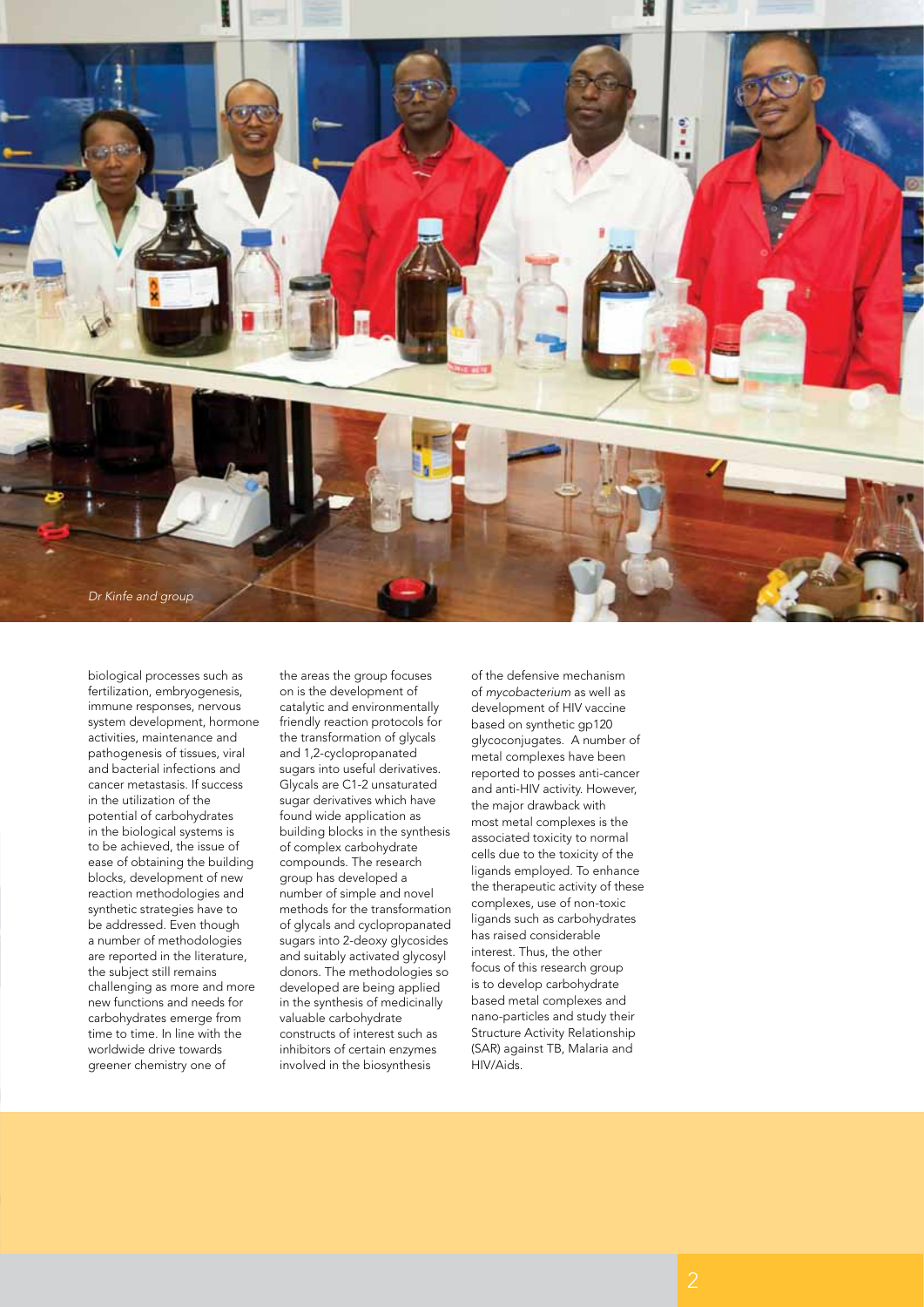

Prof James Darkwa's research centers around synthesis with special focus on applications in homogeneous catalysis and the development of metallodrugs. The group has developed several pyrazolyl ligand supported nickel complexes that are excellent ethylene oligomerization catalysts. It has recently been established that these nickel complexes act in tandem with ethyl aluminium dichloride to catalyse the oligomerization of ethylene to C4-C8 olefins. These olefins in turn alkylate toluene; a reaction that provides an efficient route to alkyl toluenes under very moderate conditions. The group has also developed several olefin polymerization catalysts using pyrazolyl ligands

and chromium. The versatility of pyrazoles as nitrogen donor ligands in catalysts has made it possible to develop several catalysts for the production of biodegradable polymers from lactides and caprolactones, as well as for the co-polymerization of carbon monoxide with olefins. The catalysis work has three key collaborative partners outside South Africa. Dr Ilia Guzei at the University of Wisconsin has over the years been instrumental in structural and modeling work associated with the catalysts that have been developed. Professor Kyoko Nozaki at the University of Tokyo collaborates on the carbon monoxide and olefins co-polymerization project, while Dr Matt Clark at St

Andrews University in Scotland is involved in hydrogenation catalysis that further extends the use of pyrazolyl metal complexes. In South Africa long term collaboration with Professor Selwyn Mapolie's group at Stellenbosch has proven very fruitful.

The initial use of pyrazoles in platinum and gold chemistry has led to a new interest in metallodrugs. Over the last 6 years several anti-cancer and anti-HIV agents have been identified, including a series of compounds for which a provisional patent as potential anti-cancer drugs has been filed. The success in developing metallodrugs was recently rewarded with two new projects on developing tandem metallodrugs, one

supported by the Technology Innovation Agency (TIA) for HIV and TB, and another supported by Mintek's Nanotechnology Innovation Centre to convert metallodrugs into nanomaterials. The metallodrugs project is part of a long-term collaboration with Lund University in Sweden which has allowed several the postgraduate students in the group to visit this institution, the most recent being Ms Stacy Lillywhite who paid a research visit from October to December 2010. Ms Margaret Yankey is scheduled for a similar visit this year starting from the 1st of May to mid July.

Two other students in the group have had recent research visits to laboratories of our collaborative partners.

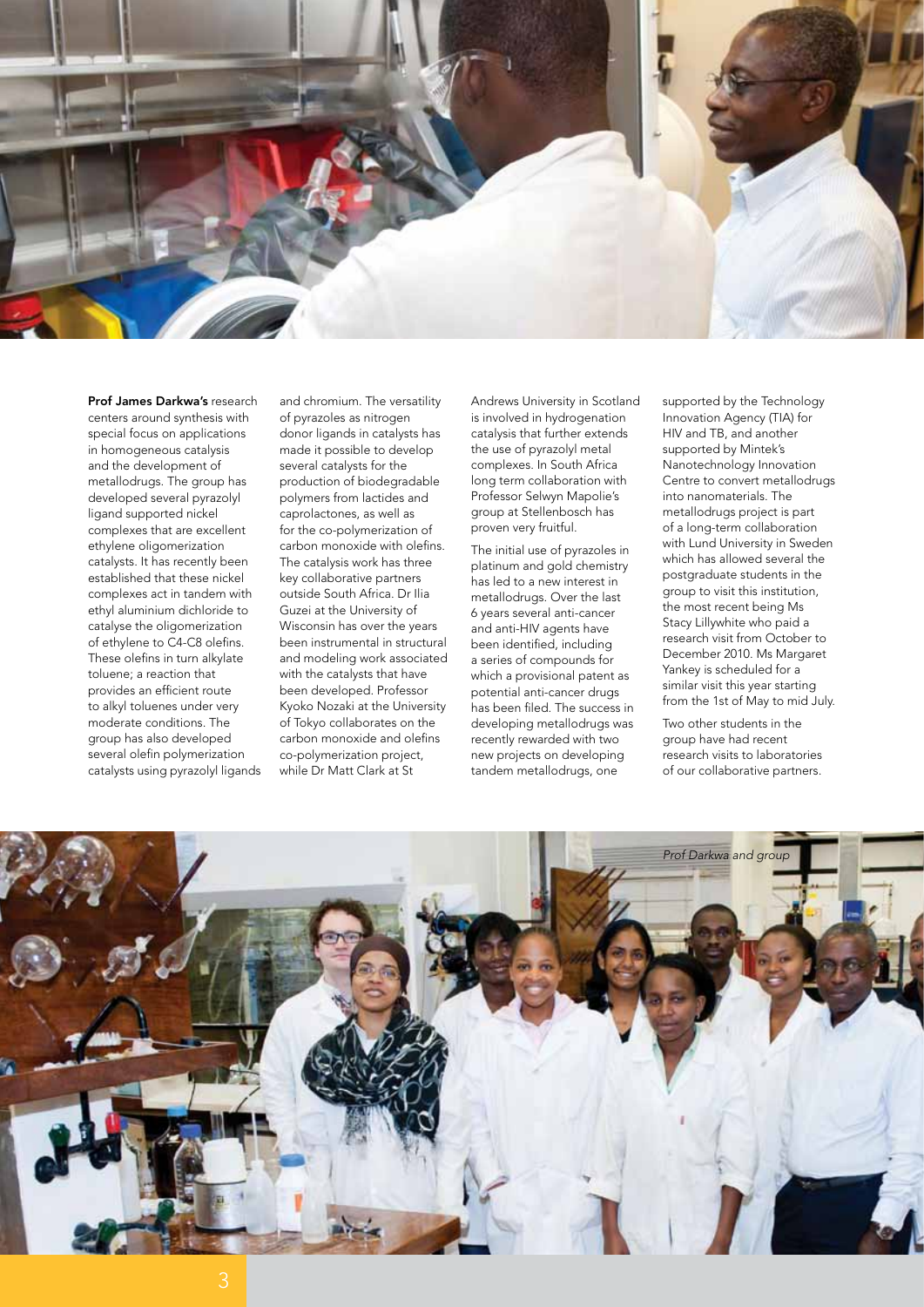

From October to November last year Mr Collins Obuah worked on carbon monoxide co-polymerization catalysts at University of Tokyo. Currently Ms Letitia Benade is at St Andrews University in Scotland as the second UJ-St Andrews PhD student in Chemistry. Ms Benade's visit is supported by a commonwealth scholarship, which should allow her to spend another six months next year. Initial reports reaching the Department is that her research work is going on very well and that she is enjoying every minute of her stay in Scotland.

#### The research field of Prof Gert Kruger and Mrs Charmaine Aderne involves the experimental study of the crystal packing in the polymorphs of alkyl- and aryl-ammonium salts (mostly ammonium halides, nitrates, etc of long-chain alkanes and their derivatives) in order to establish the relative importance of hydrogen bonding and other intermolecular forces in directing molecular packing. They are currently investigating the structural phase transitions in the series of compounds containing the end-substituted alkane chain, XC $_{n}$ H $_{2n}$ Y, with n = 4 to

24 and  $X$  and  $Y =$  hydrogen, ammonium salts or similar structure directing groups. They examine the crystal structures and polymorphism in a series of compounds by thermo-analytical methods (DSC, TGA and hot stage microscopy) and diffraction techniques (powder and single crystal X-ray, neutron and electron diffraction). Organic compounds that contain linear methylene chains are economically and technically important as they include the synthetic and natural waxes, the polyethylenes, pharmaceuticals, fats and surfactants. Technological advances that will lead to improved industrial formulations will depend on a fundamental knowledge of the physical chemistry

of their constituents and their interactions with emulsifiers. Polymorphism is the phenomenon in which the same chemical substance crystallizes in more than one crystal form. Modification of existing drugs by attachment of suitable alkanes may induce new packing arrangements resulting in novel and marketable products. The materials that they are studying present numerous academic challenges because the relationship between the crystal chemistry of such compounds and their (desirable) physical properties are not well understood. A study of the variation in the supramolecular interactions in crystals of long-chain compounds should provide further insights into the

manipulation and exploitation of polymorph production.

The meta-catalysis group is lead by Prof Reinout Meijboom and Dr Fanie Muller. Prof Reinout Meijboom specialises in the design, synthesis and characterisation of dendritic macromolecules and organometallic dendrimers with novel reactivity and properties as well as the design, synthesis and characterisation of novel inorganic and organometallic compounds. Evaluation of catalytic activity of these compounds as homogeneous catalysts, immobilisation of homogeneous catalysts using dendrimers, biphasic systems, micro-emulsions, etc. and the evaluation of such systems is part of this work.

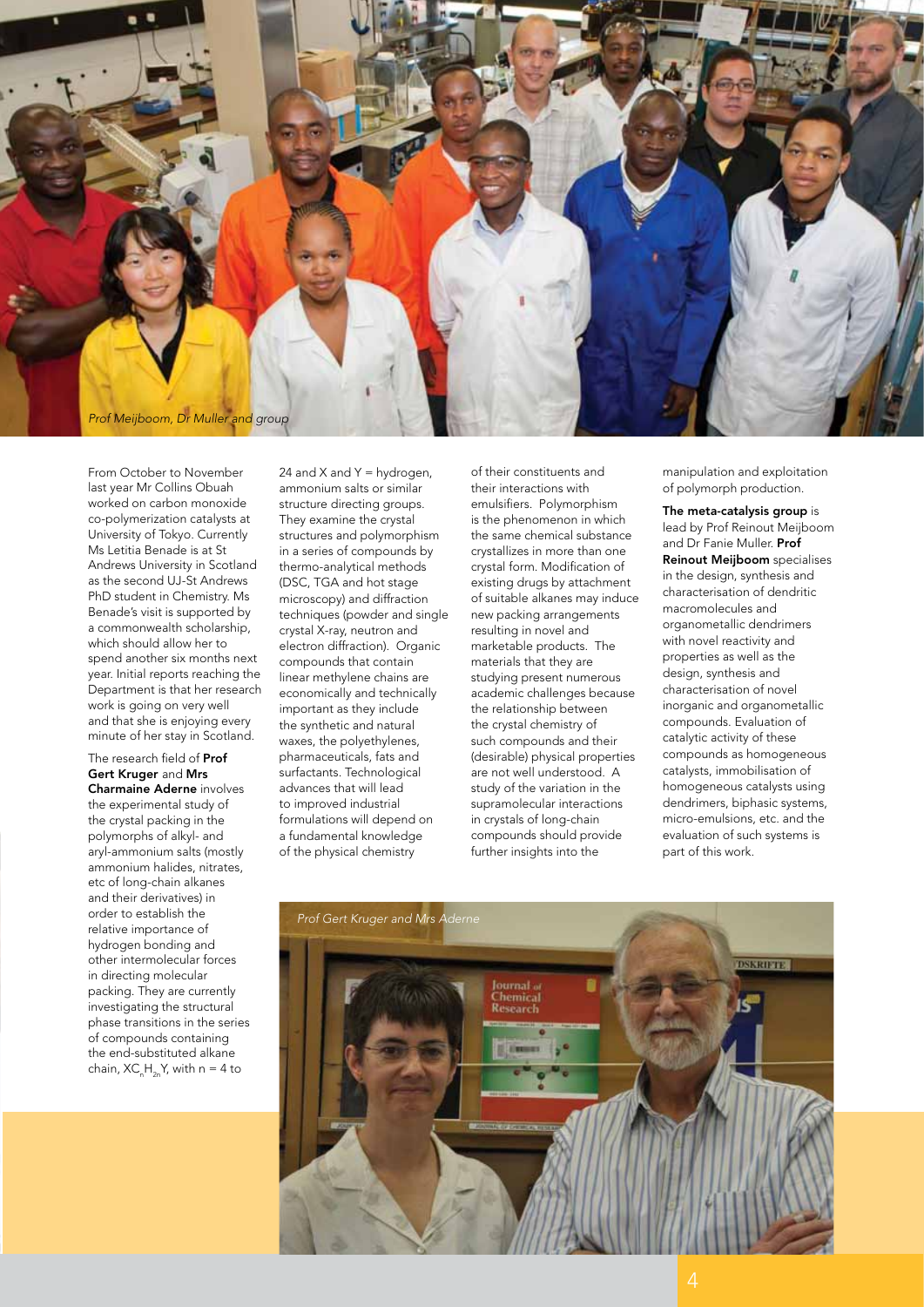



He also has expertise in the synthesis and characterisation of air-sensitive compounds and the evaluation of coordination compounds using X-ray crystallography combined with spectroscopic methods. The research of Dr Fanie Muller focuses on crystallographic and computational aspects. Investigations into these two broad areas include packing disorders of organometallics compounds, steric and electronic behavior of group 15 ligands and small interactions of gold alloyed surfaces or nanoparticles. All of these have possible application in catalysis.

The Analytical Chemists are Prof Paul Coetzee, Dr Ljiljana Marjanovic and Dr Orpah Zinyemba. Prof Paul Coetzee's main area of research is the chemistry, analytical chemistry and speciation of trace elements.

He uses Atomic spectroscopy, AAS, ICP-OES, ICP-MS, X-ray fluorescence and HPLC in his studies on environmental pollution, sequential extraction, physical water treatment, defluoridation, authentication of agricultural products and provenance studies. Dr Orpah Zinyemba also is involved in research into environmental pollution and authentication of agricultural products using ICP-MS, AAS, ICP-OES and polarography. This includes the bio-sorption of heavy metals by micro-organisms.

Dr Ljiljana Marjonovic's main area of research is Atomic Spectroscopy, specifically the use of slurry nebulisation techniques for the analysis of various samples by ICP-OES and ICP-MS. Another field of interest is the use of LA-ICP-MS as an analytical tool as well as for dating various minerals which is currently under development.

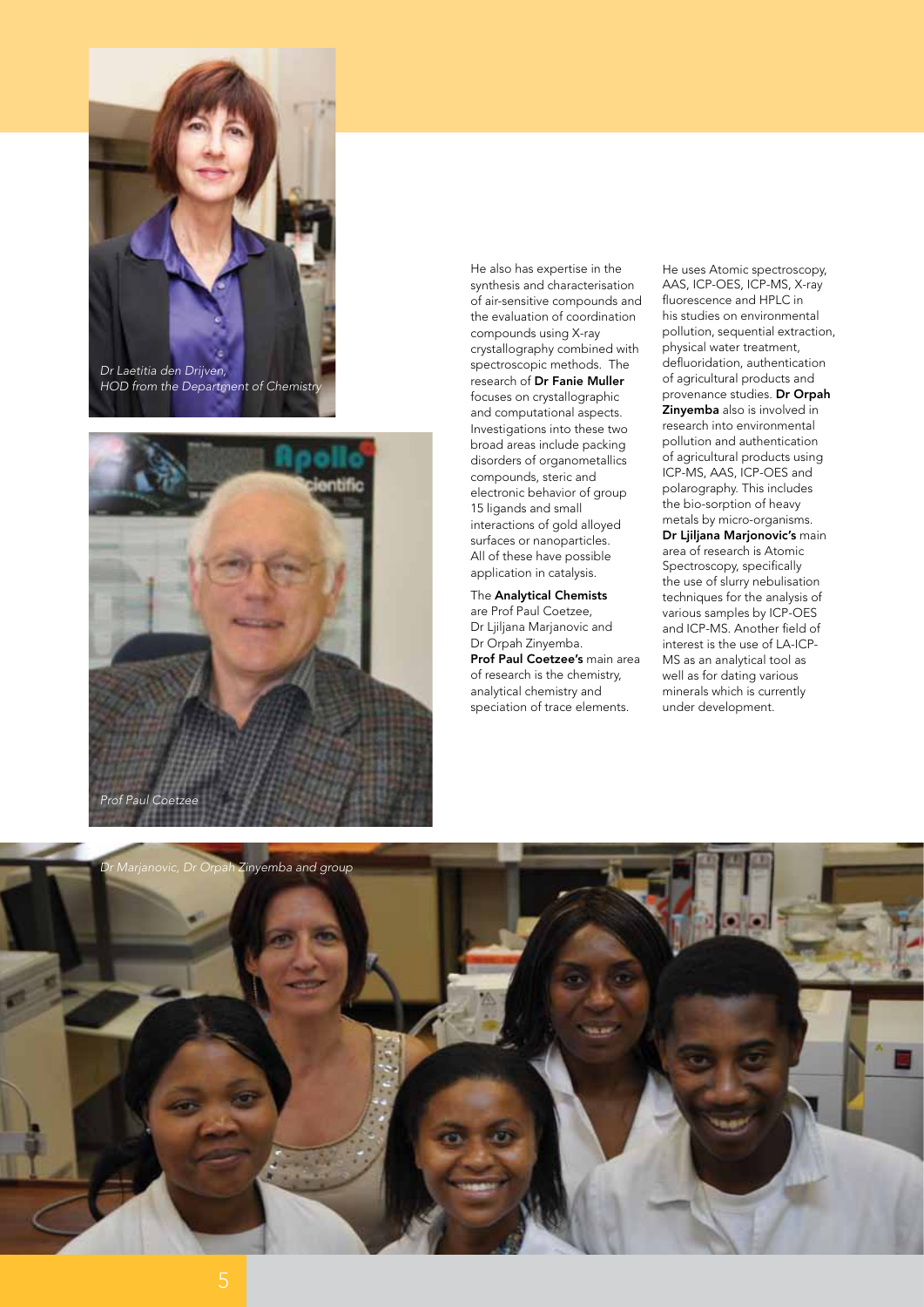## Solid Gold Emeritus Professor

Should you happen to visit the Chemistry Department at UJ chances are that you will see a head of white hair bowed over a piece of paper shoulder to shoulder with a post-graduate student, while an animated discussion is underway, accompanied by many scribblings on said piece of paper. Prof Cedric Holzapfel is an Emeritus Professor in the Department and a wellrespected mentor for students and staff alike. His career and the history of the Chemistry Department are interwoven to such an extent that it is difficult to separate the two.

Prof Holzapfel started his academic career at Stellenbosch University, where he obtained his BSc (1955) and MSc (1957) degrees with distinction. He then enrolled for a PhD at the University of Manchester and again graduated (1962) with distinction. On his return to South Africa he joined the CSIR as a researcher, but left in 1970 to take up an appointment as Professor of Chemistry at the then Rand Afrikaans University, a position he held until his retirement in 2002. When he started in the Department Prof Rein Arndt was the Chairperson and they were still housed on the Braamfontein Campus in the old Brewery buildings. The move to the current campus in Auckland Park happened during 1975 and the new facilities afforded the opportunity to accommodate more students. He was intensely involved in the teaching and training of both undergraduate and postgraduate students, acting as promoter for 35 MSc and 34

PhD students and publishing widely. His involvement also extended to numerous elements of the organisational and operational activities of the university. These included Chairman of the Department of Chemistry, Chairman of the Library Committee, Chairman of the Research Committee and Member of the Senate Executive Committee.

He held NRF research grants from 1984 to 2000 and held NRF ratings of A (1993) and A+ (1998), a clear indication of his standing in the research community. In the period 1985 – 2002 Professor Holzapfel obtained private sector sponsorship for presenting Summer Schools of Chemistry presented by leaders of research from the U.S.A., U.K. and Europe. These schools were open and free of charge to graduates and staff of other universities and industry. Amongst other things these schools served to create awareness of the research interests and activities of the Department of Chemistry and played a vital role in the recruitment of postgraduate students.

He was directly involved with the activities of the South African Chemical Institute (1980 – 2000), amongst others as member of the editorial board and assistant editor of the South African Journal of Chemistry. He was also responsible (as a member of organising committees) for the organising of numerous national and international (e.g. IUPAC, Heterocyclic Chemical Society, Homogenous Catalysis Society) conferences. This also contributed to



elevating the profile of the Institution as well as of the Department of Chemistry in the International arena.

Prof Holzapfel had formal associations with SASOL (1997 – 2008), AECI (1990 – 1998) and the CSIR (1995 – 2005) as Chemistry Advisor. He has played a vital part in furthering collaboration between the Department of Chemistry and various Industry partners, the obtaining of research grants and grants for upgrading of scientific equipment. Since his retirement as full professor (2002) he continued to be involved with teaching and research at all levels at the request of the Department of Chemistry.

From the above it is clear that Professor Holzapfel played a vital part in the establishment of the Department of Chemistry and the Institution as noteworthy players in the National and International field of Chemistry. He is still held in the highest regard by peers and ex-students alike and is consulted on a daily basis by both industrial companies

and confused post-graduate students. He has made an invaluable contribution to the Chemical Industry in this country by delivering excellent synthetic organic chemists who currently form the core of many Research and Development groups as well as of the management of various companies, are involved in the stock exchange, are top academics, the list goes on and on. He has recently been awarded the M.T. Steyn Medal for Scientific and Technological Achievement by the South African Academy for Science and Art for his lifetime contribution to the Sciences. It is one of the most important honours of the Academy for leadership at the highest level in the areas of Science and Technology and can only be awarded to a person once. It is a privilege to still have him associated with the Department of Chemistry and to be able to benefit from his wisdom.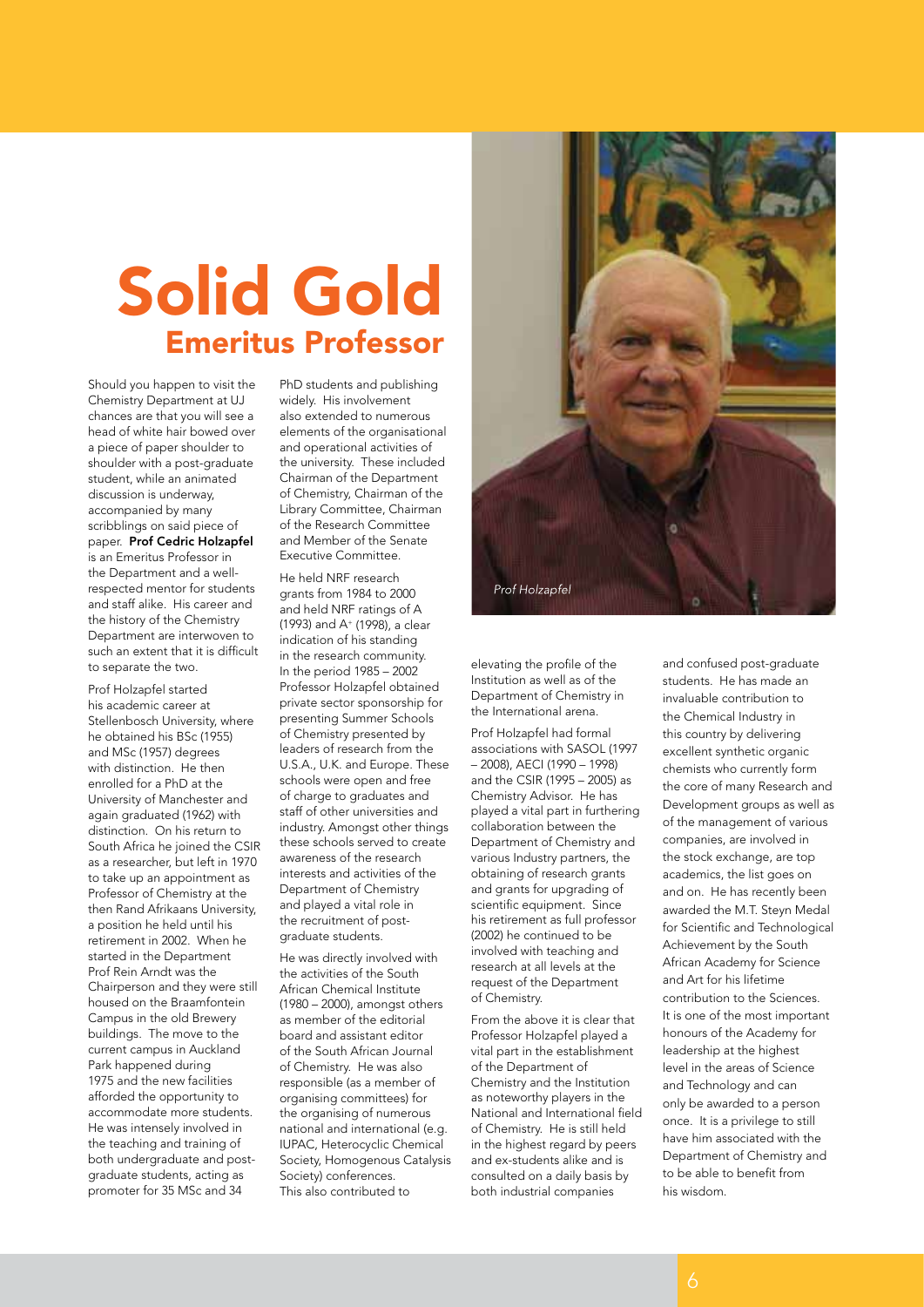

### Research Academy for Undergraduates in Chemistry



In 2009 Prof Reinout Meijboom proposed the establishment of a research academy for undergraduate students in Chemistry. The aim of the project was to provide undergraduate students with research exposure in order to transfer knowledge of best practice in chemistry (i.e. *learning* to become a chemist) and to prepare them for the post-graduate experience. .<br>Experimental experience as well as excitement about research can be provided through this project, while a stable, empowering environment is generated to enable students to excel in their studies and to continue with post-graduate studies. A pilot study conducted over the last two years was very successful and the Department is now ready to implement the Academy fully.

#### Problem identification

A number of problems exist in our society that prevents the best-possible education for our students, especially in a subject like chemistry where research is experimentally

driven. Some of the areas we are trying to address by using undergraduate students to do research are:

• Additional experimental training for students.

The current experimental training in chemistry is not adequately preparing the students for a research experience due to time constraints. By enrolling undergraduate students in research projects, additional experimental training can take place.

• Ensuring that students are engaged with their study full-time.

Removal of several distracting factors (both financial and social) and replacing them with empowering factors that support the student's studies increases chances of success in their studies.

• Removal of social pressures to stop studies.

Most of our undergraduates are first-generation university students. The social environment (parents, friends) does not realize what a university degree entails, and sees it as 'school'. Our students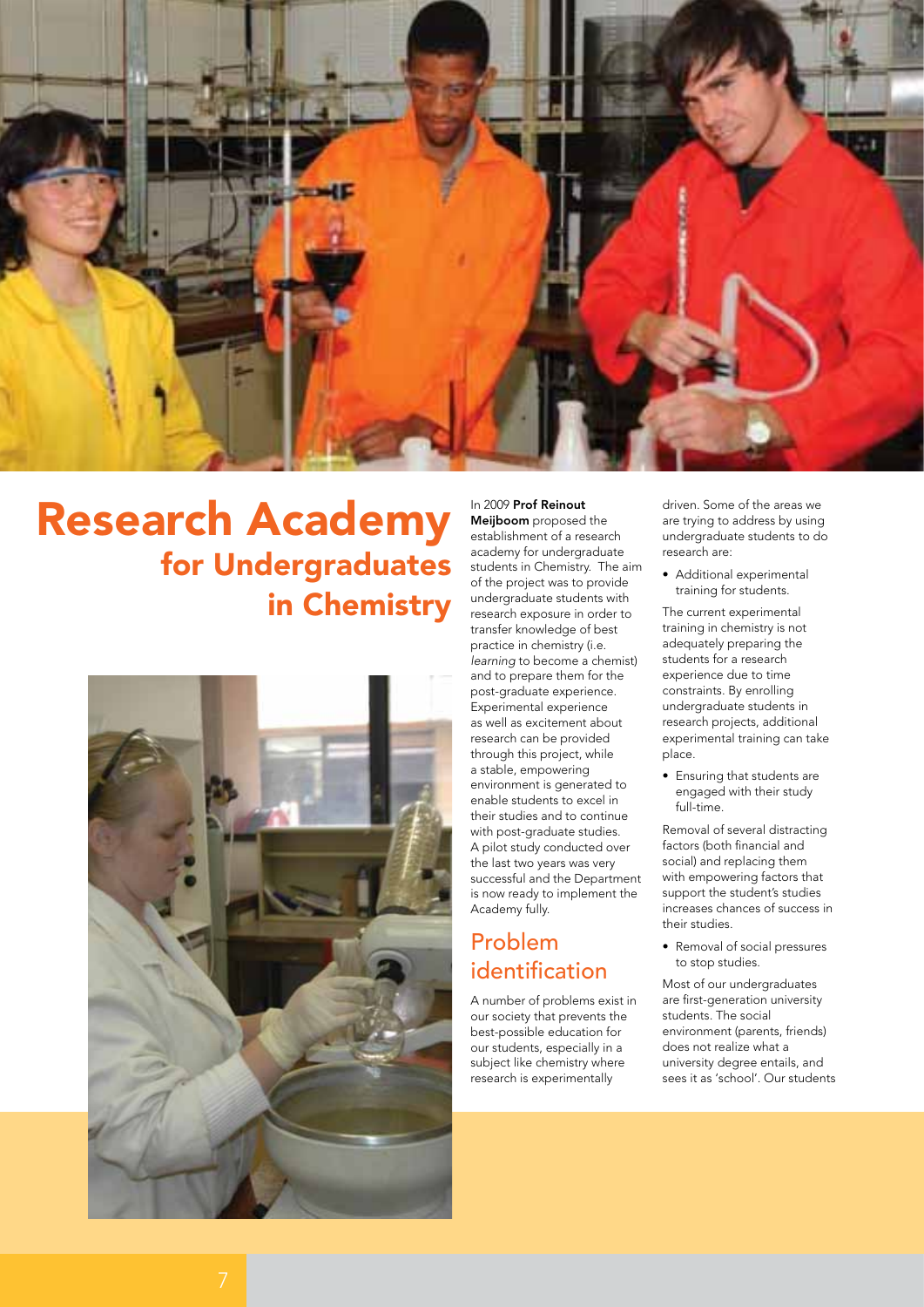experience tremendous pressures from their home environment to 'stop going to school and start working'. By providing these students work that is (intellectually) supporting their studies, they are able to negotiate these pressures.

#### Rationale and motivation

We see research as a means to further develop our profile in our demonstrated areas of interest - chemistry being one discipline where UJ has already demonstrated its ability to generate local profile. In order to be recognized as a *centre of excellence* in sciences, it is necessary to provide additional training experience to undergraduate students. An undergraduate research program will not only distinguish us from the rest of the educational and research market, but will also build on our strengths. The program will improve skills development as well as the attitude and knowledge of the students involved.

A large number of students find it financially necessary to work a job in their spare time, which typically does not provide them with experience in the area they are studying. It would benefit these students tremendously if they were given an opportunity to participate in research, rather than work as waiters, not only from a skills development point of view but also from a CV building point of view. A job as researcher on campus takes place in a secure, safe and well-known environment. The experience gained will clearly distinguish UJ graduates from those of other universities in South Africa. Additionally, early exposure to research – as well as being treated like researchers – motivates students to enrol for postgraduate studies. Since the number of post-graduate students in chemistry is declining nationwide, this is of critical importance to the future growth of the Chemistry Department.

#### Modus **Operandi**

Undergraduate students (second year BSc) are employed as temporary researchers in the Department of Chemistry. These students are expected to treat their research project as a job and are being paid and treated accordingly. Predetermined hours, so as not to interfere with their studies, are agreed on so they work at expected times. The projects allocated to these students are of a sufficiently (experimentally) simple nature to enable them to generate enough results for a publication (if necessary several of these projects can be combined to form a larger publication). This exposes the students to a research environment, as well as offering first-hand experience with the various tools necessary for chemistry research.

As can be expected, a lot of time is needed to teach/ supervise these students. Various post-graduate students, post-doctoral fellows and previous year's students

act as *role models*. Additional to the necessary motivation these role models provide, a lot of personal attention can thus be dedicated to the students, which facilitates learning on their side. All in all, this creates a *home away from home* for the undergraduates, as well as a readily available knowledge pool that can be used when a student is struggling with a certain subject.

#### **Outputs**

We ran a pilot study on a limited number of students during the past year and a half. Four third year students were enrolled in the research program in 2009. Of these students, three did their BSc Hons degree and were the top three of their class. All three are currently enrolled for a MSc degree. The fourth student has decided to continue his career in chemical engineering and is enrolled for a BSc Hons degree in chemical engineering. Two publications have been published in ISI accredited journals from students work and a third one has been submitted.

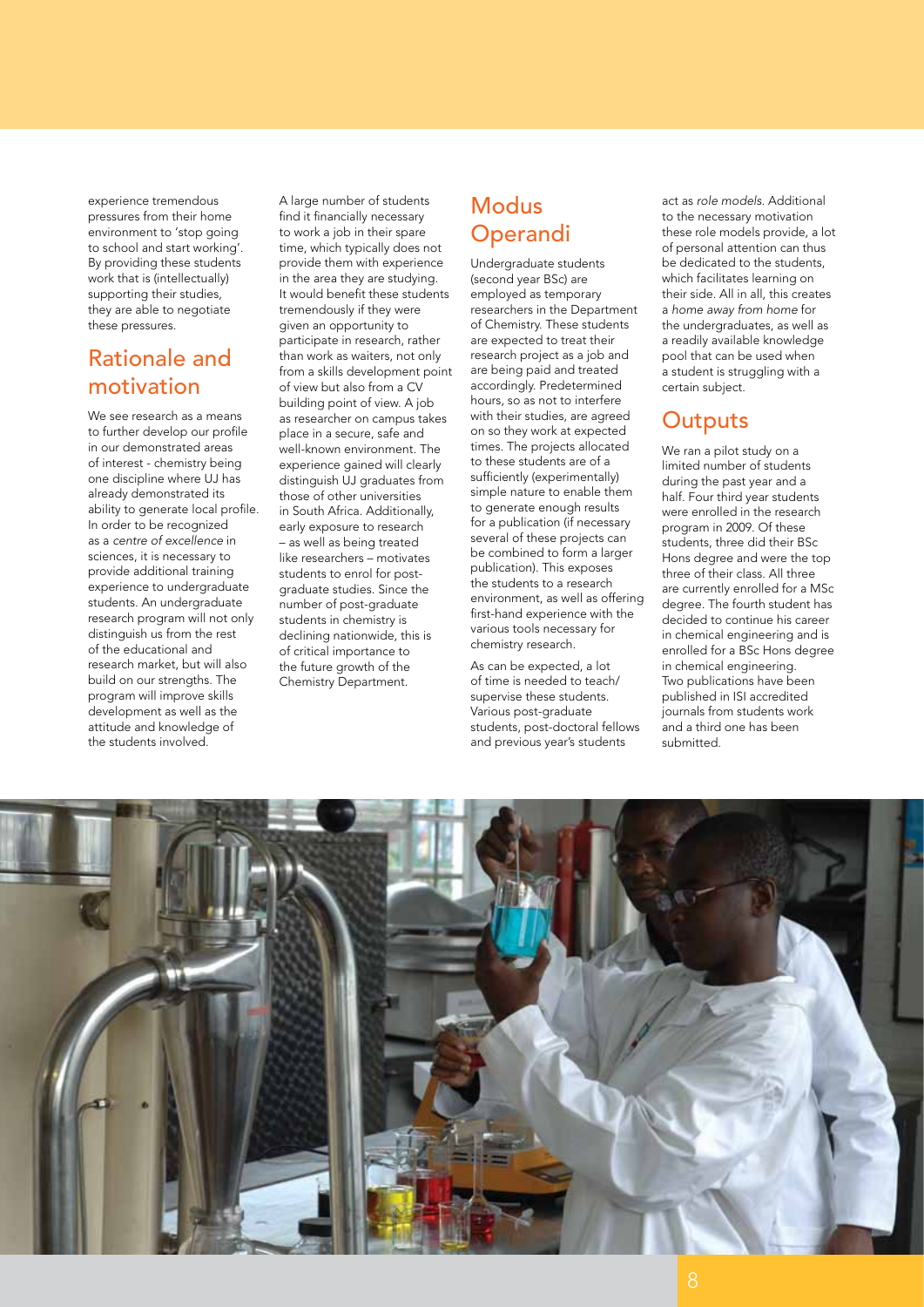

## Research Centre for Synthesis and Catalysis

The Department of Chemistry is proud to be the home of a research centre of the University. It has been instituted to drive innovative research that focuses on synthesis and catalysis with a view to investigating areas of interest to the South African and broader chemical industries. The goals of the Centre can be summarised as follows:

- 1. To train post-graduate students at honours, masters and doctoral levels.
- 2. To conduct and publish fundamental and applied research in the disciplines of synthesis and catalysis.
- 3. To develop novel chemistry technologies and methodologies.
- 4. To develop and maintain laboratory and capital infrastructure appropriate to the focus of the Centre.
- 5. To develop procedures for incorporating Centre activities in the undergraduate and honours level lectures.
- 6. Carry out community outreach programmes within the general ambit of chemistry and the Centre's research programme.

The centre has thus far been extremely successful in achieving all its goals and will continue to grow in future.

## Chemistry in the limelight

Professor Bradley Williams,

who specialises in synthesis and catalysis, recently had two of his articles singled out as being in the top ten most read articles in two highly rated journals, namely: *Drying of organic solvents: quantitative evaluation of the efficiency of several desiccants, DBG Williams, M Lawton, 2010, J Org Chem 2010, 75, 8351 (front cover art for issue 24, Dec 2010. (IF 4.2))* and *Mild water-promoted selective deacetalisation of acyclic acetals, DBG Williams, A Cullen, A Fourie, H Henning, M Lawton, W Mommsen, P Nangu, J Parker, A Renison,* 



*Green Chem. 2010, 12, 1919)*. This journal has an impact factor of 5.8. Prof Williams also has two students who received prizes. Mrs Alicia Renison was awarded the James Moir Medal for the best Chemistry student in the honours group (2009) and also received a prize from the South African Academy for Science and Art for the best presentation for an MSc student at the annual student symposium. Mr Sandile Simelane, a PhD student with Prof Williams, has been awarded the S2A3 prize for the best MSc thesis in the Faculty.

*Mrs Alicia Renison Mr Nathan Anthonels Mr Sandile Simelane Ms Letitia Benade*

The Raikes Medal of the South African Chemical Institute for 2009 was awarded to **Prof** Reinout Meijboom. The award is made to a person, under the age of 40 on 31 December proceeding the year of the award, whose original chemical research shows outstanding promise, as judged by the person's publications in reputable journals. It is further stipulated that the research shall have been performed in South Africa. He also received the Faculty of Science's award for the top achiever in 2010 in the category Senior lecturer/Lecturer.



A PhD student of Prof Meijboom, Nathan Anthonels, was awarded the Prize as the best PhD presenter at the 2010 SACI Young Scientist Symposium.

One of Prof Darkwa's PhD students, Ms L Benade, is currently at St Andrews University in Scotland as part of the exchange programme between UJ and St Andrews. She will spend 6 months there, returning to South Africa in July and may return for another six months. At the end of her studies she will receive a joint PhD from the two institutions.

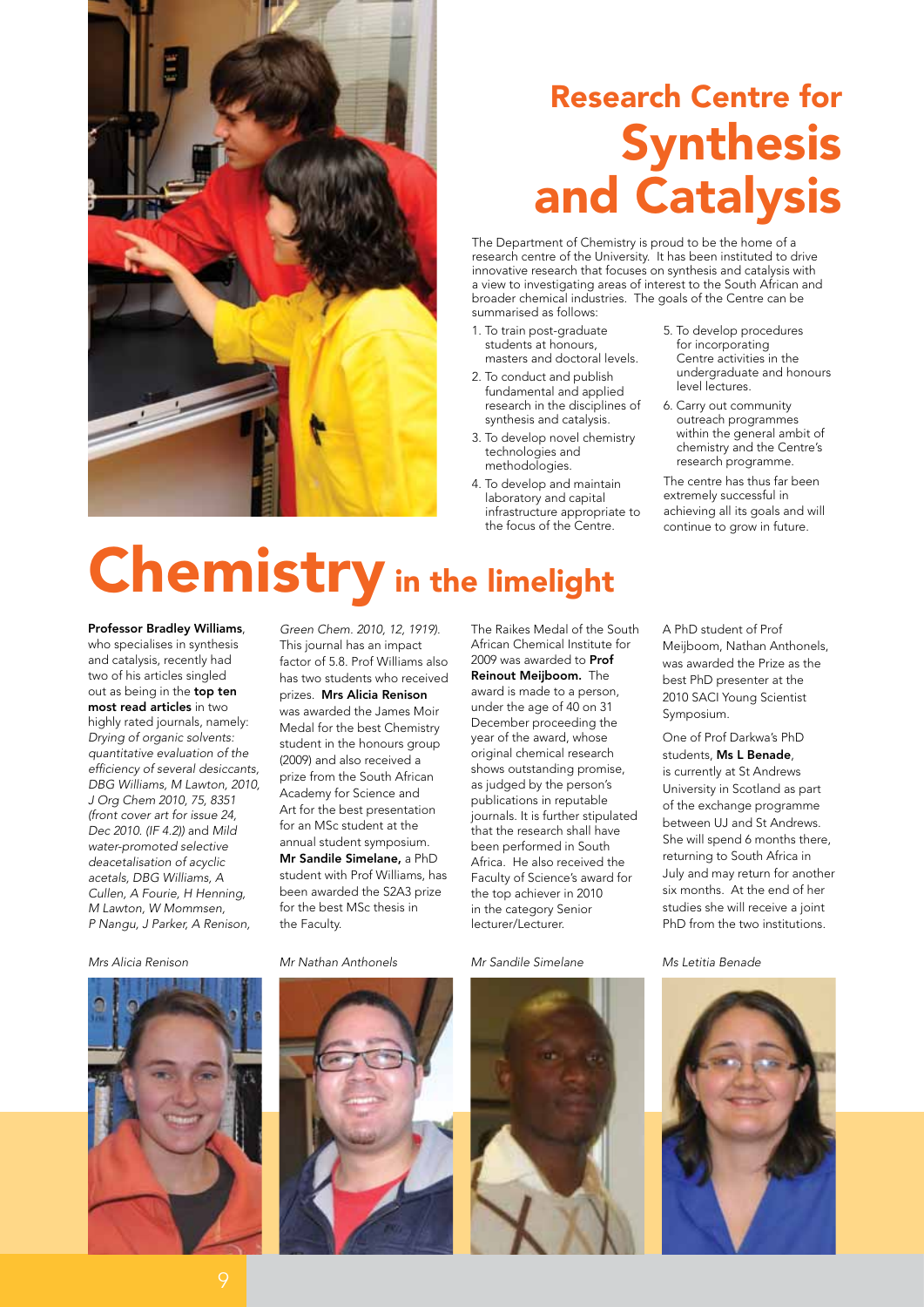

## Next Issues

This Newsletter focusses on Chemistry and the next Newsletter on Chemical Technology. Thereafter it will be:

| <b>MAY</b>               | Geology   Geography, Environmental Management and Energy Studies  |
|--------------------------|-------------------------------------------------------------------|
| <b>JUNE</b>              | IT   Applied Mathematics   Statistics   Mathematics               |
| <b>AUGUST</b>            | Biochemistry   Zoology   Botany   Food Technology   Biotechnology |
| <b>SEPTEMBER Physics</b> |                                                                   |